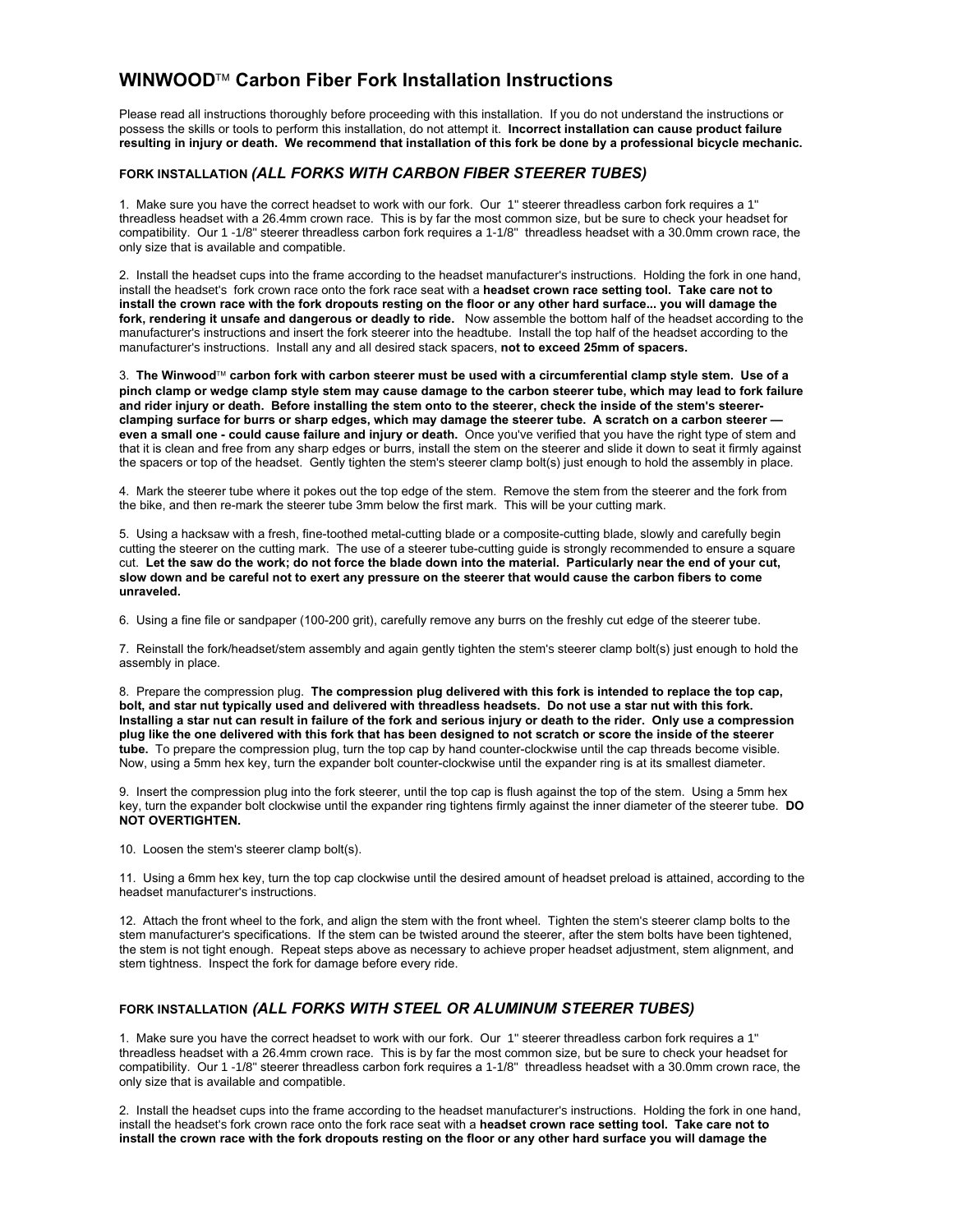**fork, rendering it unsafe and dangerous or deadly to ride.** Now assemble the bottom half of the headset according to the manufacturer's instructions and insert the fork steerer into the headtube. Install the top half of the headset according to the manufacturer's instructions. Install any and all desired stack spacers, **not to exceed 25mm of spacers.**

3. Inspect your stem to make sure the steerer clamp area is clean and free from burrs. Install the stem on the steerer and slide it down to seat it firmly against the spacers or top of the headset. Gently tighten the stem's steerer clamp bolt(s) just enough to hold the assembly in place.

4. Mark the steerer tube where it pokes out the top edge of the stem. Remove the stem from the steerer and the fork from the bike, and then re-mark the steerer tube 3mm below the first mark. This will be your cutting mark.

5. Using a hacksaw with a fine-toothed metal-cutting blade, begin cutting the steerer on the cutting mark. The use of a steerer tube-cutting guide is strongly recommended to ensure a square cut. Using a file, remove any burrs on the freshly cut edge of the steerer tube.

6. Install the star nut supplied with your headset into the steerer tube per the manufacturer's instructions. **Take care not to install the star nut with the fork dropouts resting on the floor or any other hard surface... you will damage the fork, rendering it unsafe and dangerous or deadly to ride.**

7. Reinstall the fork/headset/stem assembly and tighten the stem's steerer clamp bolt(s) enough to hold the assembly in place.

8. Install the top cap and bolt supplied with your headset per the manufacturer's instructions. Loosen the stem's steerer clamp bolt(s), and preload the top cap to attain proper headset adjustment in accordance with the headset manufacturer's instructions.

9. Attach the front wheel to the fork, and align the stem with the front wheel. Tighten the stem's steerer clamp bolts to the stem manufacturer's specifications. If the stem can be twisted around the steerer, after the stem bolts have been tightened, the stem is not tight enough. Repeat steps above as necessary to achieve proper headset adjustment, stem alignment, and stem tightness. Inspect the fork for damage before every ride.

#### **BRAKE INSTALLATION (ROAD FORKS ONLY)**

1. We have provided a brake fixing nut with all Winwood" road forks that is longer than that delivered with most caliper brakes to accommodate the extra width of our fork crown.

2. Insert the caliper brake stud into the brake-mounting hole. Insert the provided long brake nut into the back of the fork, and thread it onto the brake caliper stud. Tighten the brake nut according to the brake manufacturer's specifications. Note: It may be necessary to insert a washer between the fork and the brake caliper to provide clearance between the fork legs and the rear portion of the brake pads.

#### **Limited 2 Year Warranty:**

This Winwood™ product is warranted against defects in materials and workmanship for two (2) years, from the original date of retail purchase by the consumer, subject to the limitations detailed below. This limited warranty is expressly limited to the repair or replacement of the original product, at the option of Winwood™, and is the sole remedy of the warranty. This limited warranty applies only to the original purchaser of the Winwood™ product and is not transferable.

In no event shall Winwood™ be liable for any loss, inconvenience or damage, whether direct, incidental or consequential or otherwise resulting from breach of any express or implied warranty or condition, of merchantability, fitness for a particular purpose, or otherwise with respect to this product except as set forth herein.

This warranty does not cover the following:

• Damage due to improper assembly or follow-up maintenance or lack of skill, competence or experience of the user.

• Products that have beenmodified, neglected, used in competition or for commercial purposes, misused or abused, involved in accidents or anything other than normal use.

• Damage or deterioration to the surfacefinish, aesthetics or appearance of the product.

• Labor required to remove and/or refit and re-adjust the product within the bicycle assembly.

This warranty gives the consumer specific legal rights, and those rights and other rights may vary from state to state.

Contact Us: Winwood™ 6400 W. 105th St. Bloomington, MN 55438 888.255.6922 www.qbp.com

<sup>•</sup> Normal wear and tear.